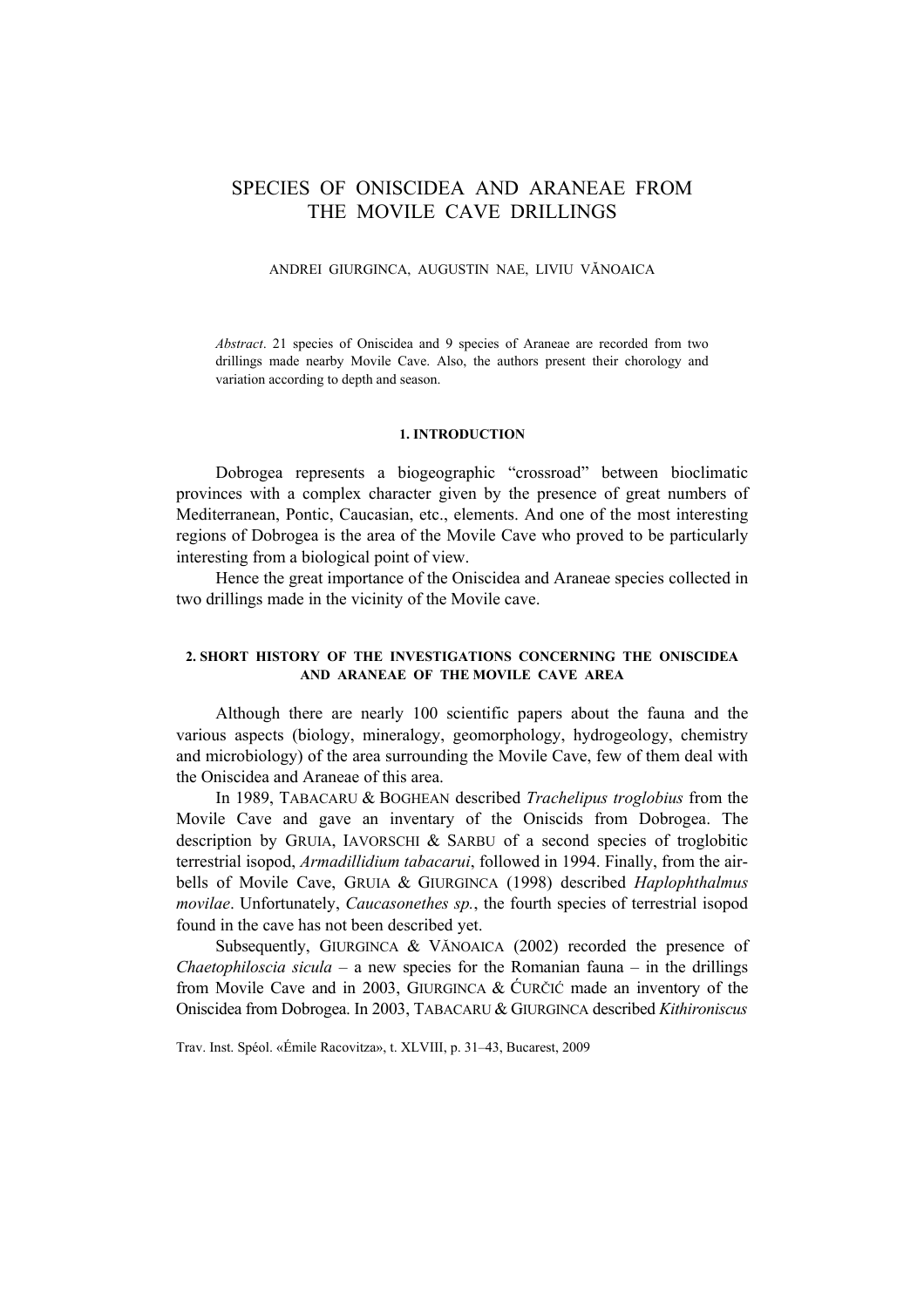*dobrogicus*, the first species belonging to the family Scleropactidae to be recorded in Romania.

There are only three papers about the Araneae from this area, namely the paper of GEORGESCU (1989), describing the species *Lascona cristiani* (now *Agraecina cristiani*), *Marianana mihaili* (the species was described after only one female) and *Lepthyphantes constantinescui*. In 1992, GEORGESCU AND SÂRBU, described *Iberina caeca* – now *Hahnia caeca*. In a subsequent paper, GEORGESCU (1994) recorded the presence of a new species of *Nesticus* but she could not describe it as she had only juveniles. In a recent field trip, one of us (A.N.) found both the male of *Marianana mihaili* and the female of the new species of *Nesticus* – they will be described in another paper.

As we can see, all these papers deal mainly with the cave isopods and spiders but there is a void of information concerning the Oniscidea and Araneae from the endogeous or the superficial subterranean environment. Our paper presents the oniscid and spiders species from the Movile Cave area drillings and their variation according with the depth and season, therefore adding to the knowledge of the fauna of Oniscidea and Araneae from Dobrogea.

#### **3. MATERIAL AND METHODS**

Located on the southern plateau of Dobrogea, about 3 km. east of the Black Sea shore, near the town of Mangalia, the karstic region of Movile occupies a surface of roughly  $2 \text{ km}^2$ . The exokarst is distinguished by the presence of three depressions ("obane"): the Great Oban, the Small Oban and the Blebea Oban. The drills made in 1986 by I.S.P.I.F., emphasized the presence of a layer of 0.1 to 1 meter deep organo-mineral soil which covers a loessoidic deposit; below this deposit there are lumachellic and oolithic limestones of sarmatian age traversed by a dense net of cracks (CONSTANTINESCU, T., 1995).

The bulk of our material comes from the two drills made by the Geological Institute in October 1994, nearby the entrance of Movile Cave at the request of Dr. V. DECU. The first drill, the Sinkhole Drill, is located 40 meters northward from the cave, in the doline no. 2 (absolute altitude 21.5m); it measures 22.5 meters in depth. The second drill is placed roughly at 10 meters southward from the cave in doline no.1 (absolute altitude 23 m); it measures 24 meters in depth. Both drills came across layers of highly fissurated limestone, the first one at a depth of  $-11.5$  meters and the second one at a depth of  $-13.5$  meters. At a depth of –15.5 meters, the first drill crosses a subterranean empty space (0.5 meters high) (CONSTANTINESCU, T., 1995), while the second drill enters a pillar of the cave. Eight traps with olfactory attractant have been placed at each 3 meters in depth and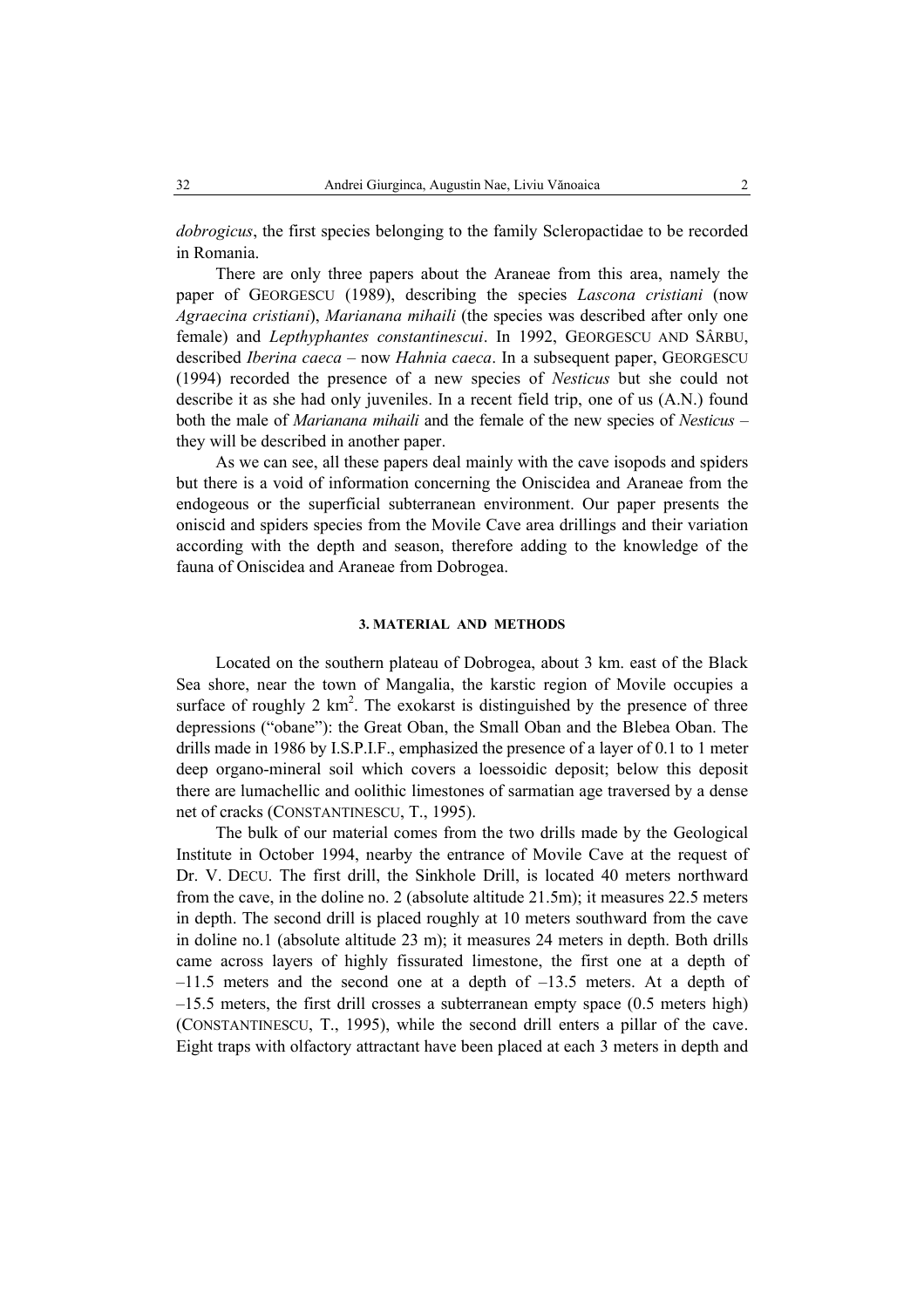investigated periodically. For a more detailed description of the drillings (and the temperatures recorded inside them, see NITZU, 1997).

Another part of our material was collected by hand with a tweezer and with Barber traps (placed in the Great Oban under big rocks and in an artificial microcave – leg. Dr. E. NITZU (1997) and from washed soil from the Kara Oban and the Sulfurous Spring at the Mangalia Horse Farm.

### **4. RESULTS**

24 species of Oniscidea (belonging to 10 families) and 9 species of Aranea (from 5 families) are recorded in Movile drillings. Among the Oniscidea, the best represented are the Plathyarthridae (with 4 species), followed by the Trichoniscidae, the Porcellionidae and the Trachelipidae (each with 3 species), then the Philosciidae and the Armadillidiidae (each with 2 species). The Halophilosciidae, Cylisticidae, Agnaridae and the Scleropactidae are represented by one species, each (Fig. 1).



Fig. 1. – Families of Oniscidea from Movile Cave drillings.

Among the Aranea, the Linyphiidae and the Gnaphosiidae are the best represented (the first with 4 and the second with 3 species), all the other families by only one species (see Fig. 2).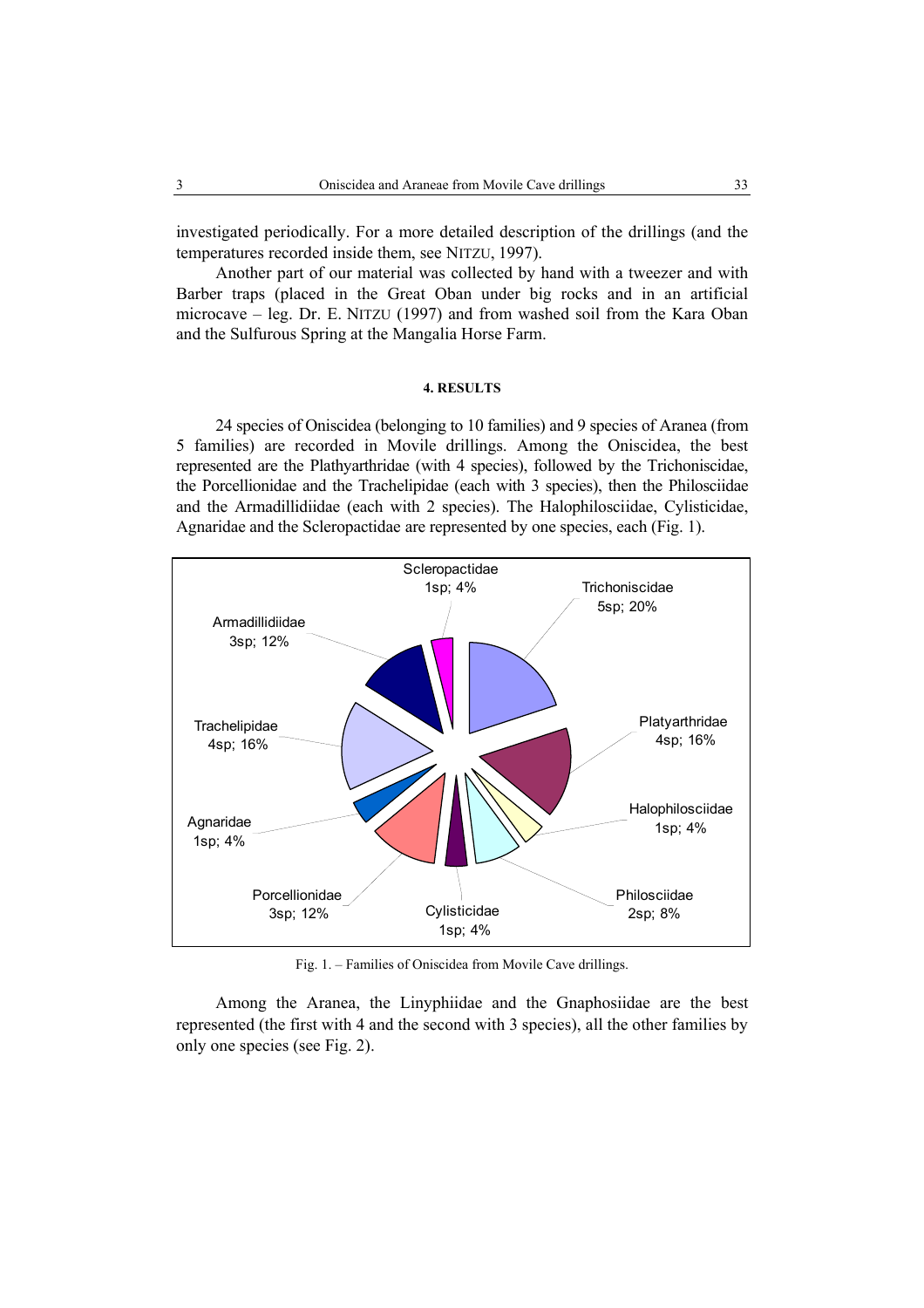

Fig. 2. – Families of Araneae from the Movile Cave drillings.

There are 11 species of Oniscidea recorded from both drillings. As for the Araneae, only two species (*Palliduphantes byzantinus* and *Dysdera crocata*) recorded in both drillings. Four species of Araneae were found only in Movile Cave: *Marianana* mihaili, *Nesticus* sp., *Leptyphantes constantinescui* and *Hahnia caeca*. Also, two species of Aranea (*Agraecina cristiani* and *Dysdera crocata*) are found both in the drillings and in the Movile Cave, a situation unlike that of the Oniscidea, in which case no species from the drillings were recorded in the cave.

For both Oniscidea and Araneae, we established the variation according to depth and season for each drilling. Also, for both groups, the relative abundances and frequencies have been computed for each drilling.

The variation according to depth and season for both drillings are presented in Tables 1 and 2.

| I able |  |
|--------|--|
|--------|--|

Variation of the Oniscidea species according to depth and season (*v=vernal, e=estival, a=autumnal, h=hivernal*)

|                       | Sinkhole Drilling (m) |                                                  |         |         |                      |                |         |  |  |
|-----------------------|-----------------------|--------------------------------------------------|---------|---------|----------------------|----------------|---------|--|--|
| <b>Species</b>        | $-3$                  | $-20$<br>$-9$<br>$-12$<br>$-15$<br>$-18$<br>$-6$ |         |         |                      |                |         |  |  |
|                       | v/e/a/h               | v/e/a/h                                          | v/e/a/h | v/e/a/h | v/e/a/h              | v/e/a/h        | v/e/a/h |  |  |
| Platyarthrus          | $x/x/}/$              | $x/x/x$ /-                                       |         |         |                      |                |         |  |  |
| coronatus             |                       |                                                  |         |         |                      |                |         |  |  |
| Radu, 1959            |                       |                                                  |         |         |                      |                |         |  |  |
| Chetophiloscia sicula | x/x/x/x               | $x/x/x$ /-                                       | x/x/x/x | x/x/x/x | $x$ /- $\frac{1}{x}$ | $-\frac{1}{X}$ |         |  |  |
| Verhoeff, 1908        |                       |                                                  |         |         |                      |                |         |  |  |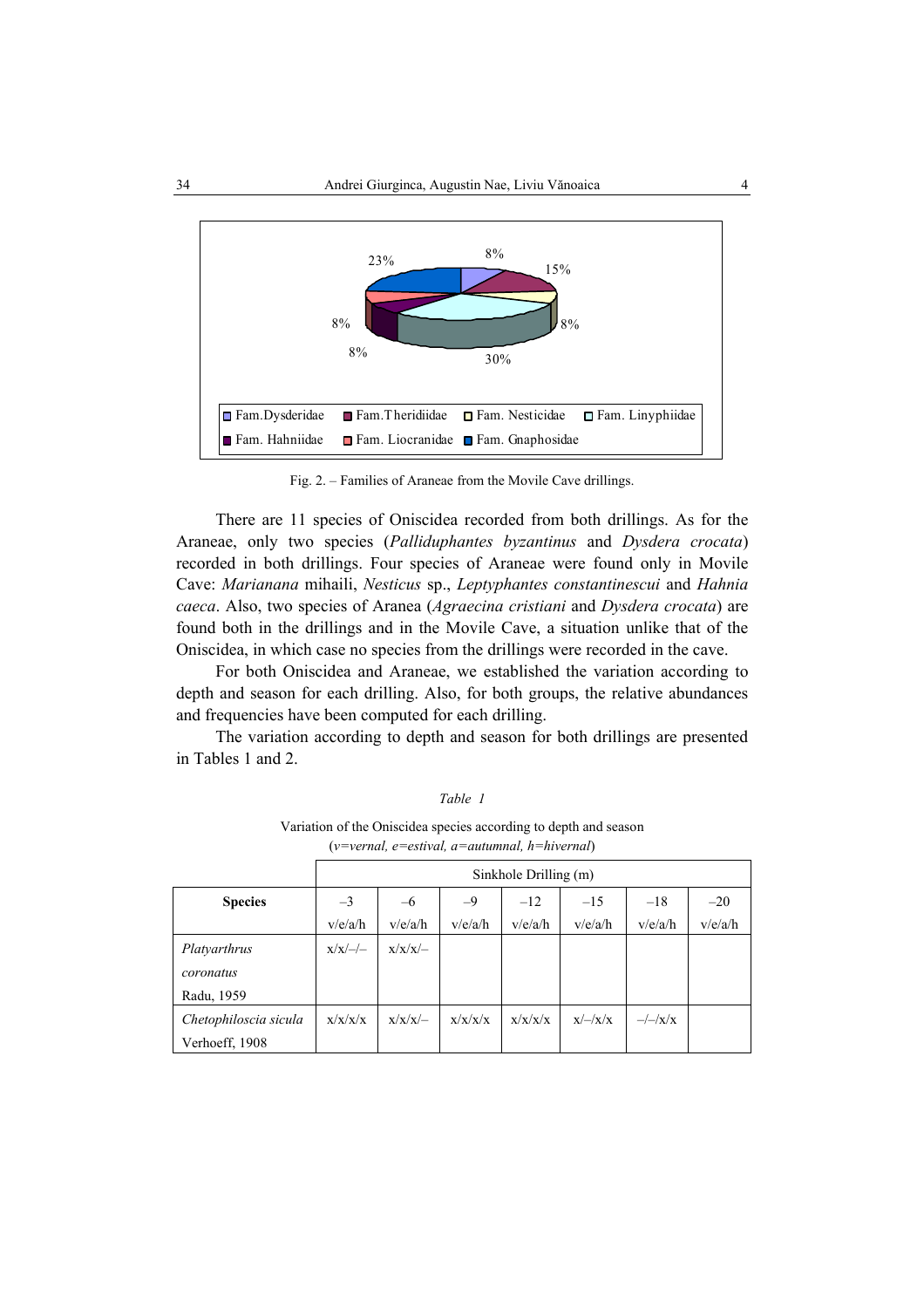| <b>Species</b>                             | $-3$                       | $-6$            | $-9$                                                                       | $-12$                                            | $-15$                      | $-18$          | $-20$   |
|--------------------------------------------|----------------------------|-----------------|----------------------------------------------------------------------------|--------------------------------------------------|----------------------------|----------------|---------|
|                                            | v/e/a/h                    | v/e/a/h         | v/e/a/h                                                                    | v/e/a/h                                          | v/e/a/h                    | v/e/a/h        | v/e/a/h |
| Chetophiloscia                             | $-\frac{X}{X}$             | $-\frac{1}{x}-$ | $-/-/x/x$                                                                  |                                                  |                            |                |         |
| hastata Verhoeff,                          |                            |                 |                                                                            |                                                  |                            |                |         |
| 1929                                       |                            |                 |                                                                            |                                                  |                            |                |         |
| Trachelipus nodulosus                      | $x/x/x$ /-                 | $-/-/x/-$       |                                                                            |                                                  | $-\frac{1}{X}-\frac{1}{Y}$ |                |         |
| (C.L. Koch, 1838)                          |                            |                 |                                                                            |                                                  |                            |                |         |
| Trachelipus arcuatus                       | $-\frac{X}{X}$             | $x/x$ /-/-      | $-\frac{1}{X}$                                                             | $-\frac{1}{X}$                                   | $-/-/x/-$                  | $-/-/x/-$      |         |
| Budde-Lund, 1885                           |                            |                 |                                                                            |                                                  |                            |                |         |
| Cylisticus convexus                        | $x/-/-/-$                  |                 |                                                                            |                                                  |                            |                |         |
| (De Geer, 1778)                            |                            |                 |                                                                            |                                                  |                            |                |         |
| Cylisticus sp.                             |                            |                 | $-\frac{1}{x}-\frac{1}{x}$                                                 |                                                  |                            |                |         |
| Protracheoniscus sp.                       | $-\frac{1}{x}-\frac{1}{x}$ |                 |                                                                            |                                                  |                            |                |         |
| Leptotrichus pilosus                       | $-\frac{1}{x}-$            | $-/-/x/-$       |                                                                            |                                                  |                            |                |         |
| dobrogicus Radu, 1973                      |                            |                 |                                                                            |                                                  |                            |                |         |
| Armadillidium                              | $-\frac{X}{X}$             |                 |                                                                            | $-/-/x/-$                                        |                            |                |         |
| vulgare (Latreille,                        |                            |                 |                                                                            |                                                  |                            |                |         |
| 1804)                                      |                            |                 |                                                                            |                                                  |                            |                |         |
| Porcellionides nitidus                     | $-/-/x/-$                  |                 |                                                                            |                                                  | $-/-/x/-$                  |                |         |
| Radu, 1951                                 |                            |                 |                                                                            |                                                  |                            |                |         |
| Porcellio laevis                           | $-/-/-/x$                  |                 | $-/-/-/x$                                                                  | $-/-/-/x$                                        |                            |                |         |
| Latreille, 1804                            |                            |                 |                                                                            |                                                  |                            |                |         |
| Caucasonetes sp.                           |                            |                 |                                                                            | X                                                |                            |                |         |
|                                            |                            |                 | Cave Drilling (m)                                                          |                                                  |                            |                |         |
| Platyarthrus                               | x/x/x/x                    | $-\frac{1}{X}$  | x/x/x/x                                                                    | $x/x/x$ /-                                       | $-\frac{X}{X}$             |                |         |
| coronatus Radu, 1959                       |                            |                 |                                                                            |                                                  |                            |                |         |
| Haplophtalmus sp.                          | $x$ /-/-/-                 |                 |                                                                            | $-\frac{1}{x}-$                                  |                            |                |         |
| Chetophiloscia sicula                      | x/x/x/x                    | x/x/x/x         | x/x/x/x                                                                    | x/x/x/x                                          | x/x/x/x                    | $-\frac{1}{X}$ |         |
| Verhoeff, 1908                             |                            |                 |                                                                            |                                                  |                            |                |         |
| Chetophiloscia                             | $x$ /-/ $x$ / $x$          |                 | $x/-/-/-$                                                                  | $\chi/\!\!\!\!\sim\!\!/\!\!\!\!-\!\!/\!\!\!\sim$ |                            |                |         |
| hastata Verhoeff, 1929                     |                            |                 |                                                                            |                                                  |                            |                |         |
| Trachelipus arcuatus                       | $x/x//-$                   |                 | $-{\rm /x/x/}-$                                                            |                                                  |                            |                |         |
| Budde-Lund, 1885                           |                            |                 |                                                                            |                                                  |                            |                |         |
| Trachelipus nodulosus                      | $-\frac{1}{x}-$            | $-\frac{X}{X}$  | $\chi/\!\!\!\!\rightarrow\!\!/\!\!\!\!\rightarrow\!\!/\!\!\!\!\rightarrow$ |                                                  |                            |                |         |
| (C.L. Koch, 1838)                          |                            |                 |                                                                            |                                                  |                            |                |         |
| Porcellio laevis                           | $x$ /-/ $x$ /-             | $-/-x/-$        |                                                                            |                                                  |                            |                |         |
| Latreille, 1804                            |                            |                 |                                                                            |                                                  |                            |                |         |
| Armadillidium vulgare<br>(Latreille, 1804) | $x/x$ /-/-                 |                 |                                                                            | $-/-/x/-$                                        |                            |                |         |
| Protracheoniscus sp.                       | $-\frac{1}{x}-$            |                 | $-/-/x/-$                                                                  |                                                  | $-/-/x/-$                  |                |         |
| Kitironiscus                               | $-\frac{1}{X}$             | $-/-/x/-$       |                                                                            |                                                  |                            |                |         |
| dobrogicus Tabacaru                        |                            |                 |                                                                            |                                                  |                            |                |         |
| & Giurginea, 2003                          |                            |                 |                                                                            |                                                  |                            |                |         |
| Porcellionides nitidus                     |                            |                 | $\chi/\!\!\!\!\rightarrow\!\!/\!\!\!\!\rightarrow\!\!/\!\!\!\!\rightarrow$ |                                                  |                            | $-/-/x/-$      |         |
| Radu, 1951                                 |                            |                 |                                                                            |                                                  |                            |                |         |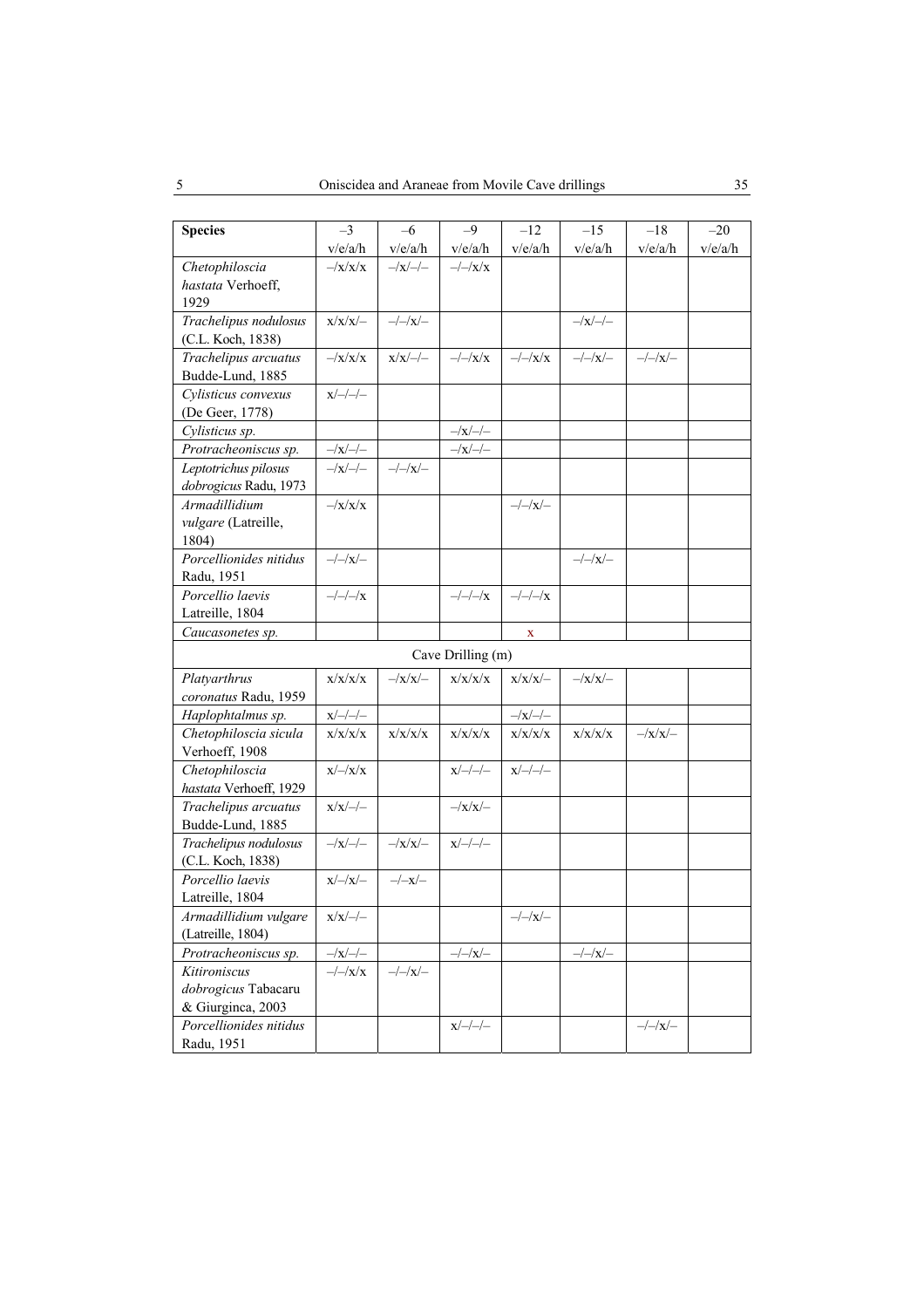| <b>Species</b>      | $-3$    | $-6$    | $-9$            | $-12$     | $-1.5$  | $-18$   | $-20$   |
|---------------------|---------|---------|-----------------|-----------|---------|---------|---------|
|                     | v/e/a/h | v/e/a/h | v/e/a/h         | v/e/a/h   | v/e/a/h | v/e/a/h | v/e/a/h |
| 12. Porcellio sp.   |         |         | $x$ /-/ $x$ /-  |           |         |         |         |
| Hyloniscus riparius |         |         | $-\frac{1}{x}-$ |           |         |         |         |
| (C.L. Koch, 1838)   |         |         |                 |           |         |         |         |
| Cylisticus sp.      |         |         | $-/-/x/-$       |           |         |         |         |
| Cylisticus convexus |         |         |                 | $x/-/-/-$ |         |         |         |
| (De Geer, 1778)     |         |         |                 |           |         |         |         |

### *Table 2*

### Variation of the Araneae species according to depth and season (*v=vernal, e=estival, a=autumnal, h=hivernal*)

|                         |                 | Sinkhole Drilling (m) |                            |                 |                 |                 |                 |  |  |
|-------------------------|-----------------|-----------------------|----------------------------|-----------------|-----------------|-----------------|-----------------|--|--|
| <b>Species</b>          | $-3$            | $-6$                  | $-9$                       | $-12$           | $-15$           | $-18$           | $-20$           |  |  |
|                         | v/e/a/h         | v/e/a/h               | v/e/a/h                    | v/e/a/h         | v/e/a/h         | v/e/a/h         | v/e/a/h         |  |  |
| Dysdera crocata         | $x/x//-/$       | $-\frac{x}{-x}$       | $-/-/x/-$                  |                 |                 | $-\frac{1}{X}$  |                 |  |  |
| C.L. Koch, 1838         |                 |                       |                            |                 |                 |                 |                 |  |  |
| Palliduphantes          |                 | $x/x$ /-/ $x$         | $x/-/-/x$                  | x/x/x/x         | $-\frac{1}{x}-$ | $x/x/x$ /-      | x/x/x/x         |  |  |
| byzantinus Fage, 1931   |                 |                       |                            |                 |                 |                 |                 |  |  |
| Palliduphantes insignis | $x/-/-/-$       | $-/-/-/x$             |                            |                 |                 |                 |                 |  |  |
| $(O.P. - Cambridge,$    |                 |                       |                            |                 |                 |                 |                 |  |  |
| 1913)                   |                 |                       |                            |                 |                 |                 |                 |  |  |
| Tenuiphantes tenuis     | $-\frac{1}{x}-$ | $-\frac{1}{x}-$       |                            |                 |                 |                 |                 |  |  |
| (Blackwall, 1852)       |                 |                       |                            |                 |                 |                 |                 |  |  |
| Agraecina cristiani     |                 |                       | $-/-/x/-$                  |                 |                 | $-\frac{1}{x}-$ | $-\frac{1}{x}-$ |  |  |
| (Georgescu, 1989)       |                 |                       |                            |                 |                 |                 |                 |  |  |
| Drassyllus praeficus    | $-\frac{1}{x}-$ | $-\frac{1}{x}-$       |                            |                 |                 |                 |                 |  |  |
| (L. Koch, 1866)         |                 |                       |                            |                 |                 |                 |                 |  |  |
| Micaria albovitata      |                 | $-\frac{1}{x}-$       |                            |                 |                 |                 |                 |  |  |
| (Lucas, 1846)           |                 |                       |                            |                 |                 |                 |                 |  |  |
| Zelotes erebus          |                 | $-\frac{1}{x}-$       |                            | $-\frac{1}{x}-$ |                 |                 |                 |  |  |
| (Thorell, 1871)         |                 |                       |                            |                 |                 |                 |                 |  |  |
|                         |                 |                       | Cave Drilling (m)          |                 |                 |                 |                 |  |  |
| Dysdera crocata         | $-\frac{1}{x}-$ |                       | $-\frac{1}{X}-\frac{1}{Y}$ |                 |                 |                 |                 |  |  |
| C.L. Koch, 1838         |                 |                       |                            |                 |                 |                 |                 |  |  |
| Achaearanea riparia     | $-/-/x/-$       |                       |                            |                 |                 |                 |                 |  |  |
| (Blackwall, 1834)       |                 |                       |                            |                 |                 |                 |                 |  |  |
| Palliduphantes          |                 | $x/x/x$ /-            | $x/x$ /-/ $x$              | $x/-/-/-$       | $x/x$ /-/-      |                 | $x/-/-/-$       |  |  |
| byzantinus Fage, 1931   |                 |                       |                            |                 |                 |                 |                 |  |  |

The relative abundances and frequencies are presented in Tables 3 and 4.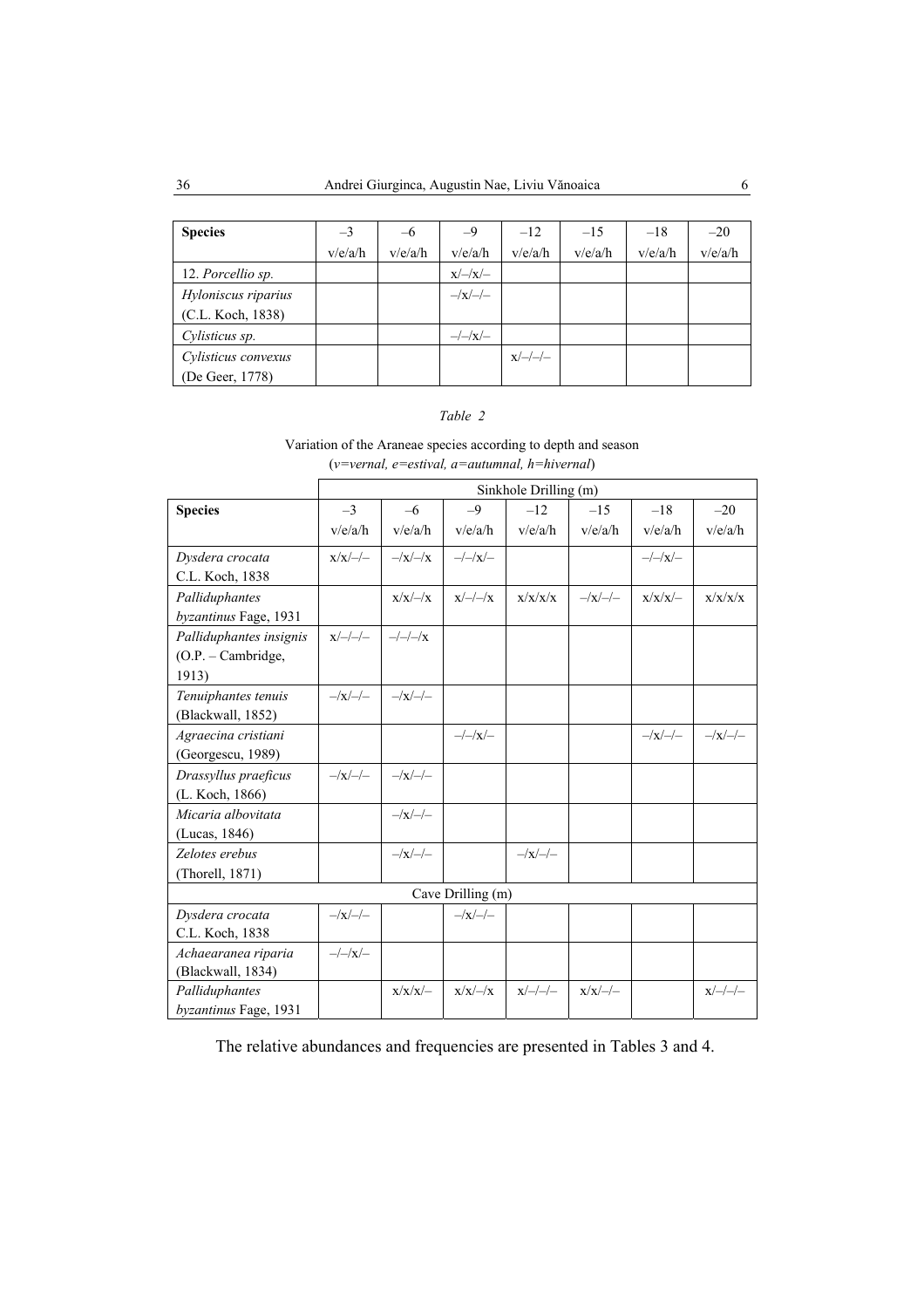### *Table 3*

## Relative abundances (A%) and frequencies (F%) of the species of Oniscidea

| <b>Species</b>          | <b>Distribution</b>      | Soil                     | Cave                     | <b>Sinkhole</b>          | $A\%$                    |                          | F%                       |                          |
|-------------------------|--------------------------|--------------------------|--------------------------|--------------------------|--------------------------|--------------------------|--------------------------|--------------------------|
|                         |                          |                          | <b>Drilling</b>          | <b>Drilling</b>          | CD                       | <b>SD</b>                | CD                       | <b>SD</b>                |
| Fam. Trichoniscidae     | Balcano-                 |                          | X                        |                          | 0.06                     |                          | 16.6                     |                          |
| 1. Hyloniscus riparius  | Central                  |                          |                          |                          |                          |                          |                          |                          |
|                         | European                 |                          |                          |                          |                          |                          |                          |                          |
| 2. Trichoniscus         | Holarctic                | $\mathbf X$              | $\overline{\phantom{0}}$ |                          |                          |                          |                          |                          |
| pygmaeus                |                          |                          |                          |                          |                          |                          |                          |                          |
| 3. Monocyphoniscus      | Endemic                  | $\mathbf x$              |                          |                          |                          |                          |                          |                          |
| babadagensis            |                          |                          |                          |                          |                          |                          |                          |                          |
| 4. Caucasonethes sp.    | $\overline{\phantom{0}}$ | $\overline{\phantom{0}}$ | $\overline{\phantom{0}}$ | $\qquad \qquad -$        | $\overline{\phantom{0}}$ | 0.25                     | $\qquad \qquad -$        | 16.6                     |
| 5. Haplophthalmus sp.   |                          | $\overline{\phantom{0}}$ | $\mathbf X$              |                          | 0.12                     |                          | 33.3                     |                          |
| Fam. Platyarthridae     | Endemic                  | $\mathbf X$              |                          |                          |                          |                          |                          |                          |
| 6. Trichorhina          |                          |                          |                          |                          |                          |                          |                          |                          |
| dobrogica               |                          |                          |                          |                          |                          |                          |                          |                          |
| 7. Platyarthrus         | Mediterranean            | $\mathbf X$              | $\overline{\phantom{0}}$ | $\equiv$                 | $\overline{\phantom{0}}$ | $\overline{\phantom{0}}$ | $\overline{\phantom{0}}$ |                          |
| schoebli                |                          |                          |                          |                          |                          |                          |                          |                          |
| 8. Platyarthrus         | Eastern                  | $\mathbf X$              | $\overline{\phantom{0}}$ | $\equiv$                 |                          | $\overline{\phantom{0}}$ |                          |                          |
| attanassovi             | Balcanic                 |                          |                          |                          |                          |                          |                          |                          |
| 9. Platyarthrus         | Endemic                  | $\mathbf x$              | $\mathbf x$              | $\mathbf x$              | 2.1                      | 1.02                     | 83.3                     | 33.3                     |
| coronatus               |                          |                          |                          |                          |                          |                          |                          |                          |
| Fam. Philosciidae       | Euxinic                  | $\mathbf x$              | $\overline{\phantom{0}}$ | $\overline{\phantom{0}}$ | $\overline{\phantom{0}}$ | $\qquad \qquad -$        | $\qquad \qquad -$        | $\overline{\phantom{0}}$ |
| 10. Halophiloscia       |                          |                          |                          |                          |                          |                          |                          |                          |
| pontica                 |                          |                          |                          |                          |                          |                          |                          |                          |
| 11. Chaetophiloscia     | Eastern                  | $\mathbf X$              | $\mathbf X$              | $\mathbf X$              | 7.66                     | 5.01                     | 50                       | 50                       |
| hastata                 | Mediterranean            |                          |                          |                          |                          |                          |                          |                          |
| 12. Chaetophiloscia     | Mediterranean            | $\qquad \qquad -$        | $\mathbf x$              | $\mathbf x$              | 87.7                     | 71.7                     | 100                      | 100                      |
| sicula                  |                          |                          |                          |                          |                          |                          |                          |                          |
| Fam. Cylisticidae       | Cosmopolitan             | $\mathbf X$              | $\mathbf x$              | $\mathbf X$              | 0.06                     | 0.38                     | 16.6                     | 16.6                     |
| 13. Cylisticus convexus |                          |                          |                          |                          |                          |                          |                          |                          |
| 14. Cylisticus sp.      |                          |                          | $\mathbf X$              | $\mathbf X$              | 0.06                     | 0.13                     | 16.6                     | 16.6                     |
| 16. Leptotrichus        | Endemic                  | $\mathbf X$              |                          | $\mathbf X$              |                          | 0.25                     | $\overline{\phantom{0}}$ | 33.3                     |
| pilosus dobrogicus      |                          |                          |                          |                          |                          |                          |                          |                          |
| 17. Porcellio laevis    | Cosmopolitan             | $\mathbf X$              | X                        | $\mathbf X$              | 0.43                     | 0.89                     | 33.3                     | 50                       |
| Fam.Trachelipidae       | $\overline{\phantom{0}}$ |                          | $\mathbf X$              | $\mathbf X$              | 0.18                     | 0.25                     | 50                       | 33.3                     |
| 18. Protracheoniscus    |                          |                          |                          |                          |                          |                          |                          |                          |
| sp.                     |                          |                          |                          |                          |                          |                          |                          |                          |
| 19. Trachelipus         | Balcano-                 | $\mathbf x$              | $\mathbf{X}$             | $\mathbf x$              | 0.67                     | 2.05                     | 50                       | 50                       |
| nodulosus               | Central                  |                          |                          |                          |                          |                          |                          |                          |
|                         | European                 |                          |                          |                          |                          |                          |                          |                          |
| 20. Trachelipus         | Balcano-Central          | $\mathbf X$              | X                        | $\mathbf X$              | 0.24                     | 17.4                     | 33.3                     | 100                      |
| arcuatus                | European                 |                          |                          |                          |                          |                          |                          |                          |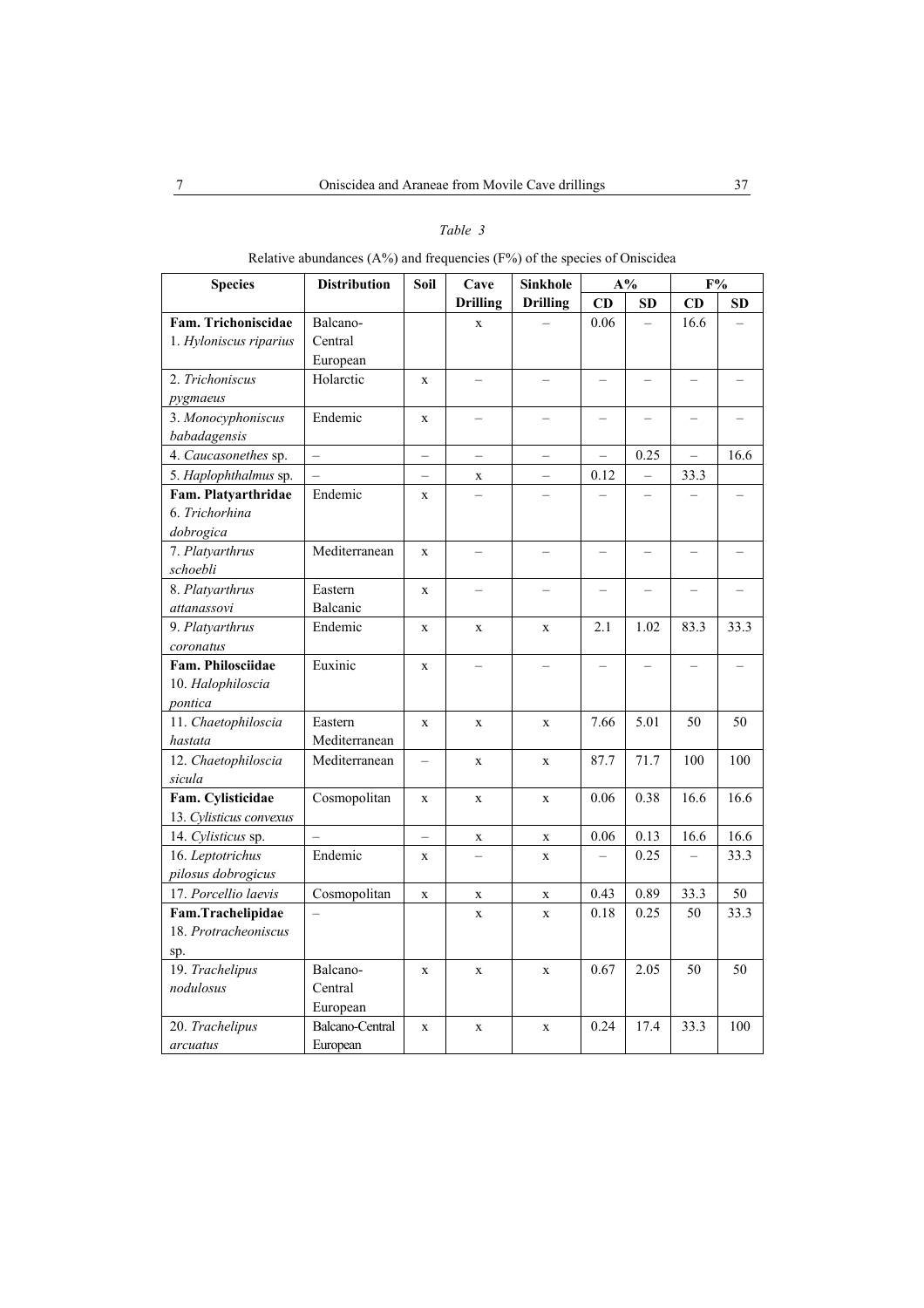| <b>Species</b>       | <b>Distribution</b> | <b>Soil</b> | $A\%$<br>Cave<br><b>Sinkhole</b> |                 |      |           | $F\%$ |           |
|----------------------|---------------------|-------------|----------------------------------|-----------------|------|-----------|-------|-----------|
|                      |                     |             | <b>Drilling</b>                  | <b>Drilling</b> | CD   | <b>SD</b> | CD    | <b>SD</b> |
| 21. Trachelipus      | European            | X           |                                  |                 |      |           |       |           |
| waechtleri           |                     |             |                                  |                 |      |           |       |           |
| Fam. Armadillidiidae | Cosmopolitan        | X           | X                                | $\mathbf{x}$    | 0.18 | 0.5       | 33.3  | 33.3      |
| 22. Armadillidium    |                     |             |                                  |                 |      |           |       |           |
| vulgare              |                     |             |                                  |                 |      |           |       |           |
| 23. Armadillidium    | Eastern             | X           |                                  |                 |      |           |       |           |
| traiani              | European            |             |                                  |                 |      |           |       |           |
| Fam. Scleropactidae  | Endemic             | X           | X                                |                 | 0.18 |           | 33.3  |           |
| 24. Kithironiscus    |                     |             |                                  |                 |      |           |       |           |
| dobrogicus           |                     |             |                                  |                 |      |           |       |           |

### *Table 4*

Relative abundances (A%) and frequencies (F%) of the species of Araneae

| <b>Species</b>         | <b>Distribution</b> | Cave                     | <b>Dolina</b>            | Cave        | $A\%$                    |                | F%                       |           |
|------------------------|---------------------|--------------------------|--------------------------|-------------|--------------------------|----------------|--------------------------|-----------|
|                        |                     | <b>Drilling</b>          | <b>Drilling</b>          |             | CD                       | <b>SD</b>      | CD                       | <b>SD</b> |
| Fam. Dysderidae        | Cosmopolitan        |                          |                          |             |                          |                |                          |           |
| 1. Dysdera crocata     |                     | X                        | X                        | X           | 20                       | 20             | 28.5                     | 57.14     |
| Fam. Theridiidae       | Palearctic          |                          |                          |             |                          |                |                          |           |
| 2. Achaearanea         |                     | $\mathbf{x}$             |                          |             | 2.5                      |                | 14.28                    |           |
| riparia                |                     |                          |                          |             |                          |                |                          |           |
| 3. Marianana mihaili   | Roumania            | $\overline{\phantom{0}}$ | $\overline{\phantom{0}}$ | X           | $\overline{\phantom{0}}$ |                | $\equiv$                 |           |
| <b>Fam. Nesticidae</b> | Roumania            |                          |                          |             |                          |                |                          |           |
| 4. Nesticus sp.        |                     |                          |                          | $\mathbf x$ |                          |                |                          |           |
| Fam. Linyphiidae       |                     | $\equiv$                 |                          |             |                          |                |                          |           |
| 5. Lepthyphantes       | Roumania            |                          |                          | X           |                          |                |                          |           |
| constantinescui        |                     |                          |                          |             |                          |                |                          |           |
| 7. Palliduphantes      | Europe              |                          | X                        | -           |                          | $\mathcal{E}$  | -                        | 28.5      |
| insignis               |                     |                          |                          |             |                          |                |                          |           |
| 8. Tenuiphantes        | Europe, North       |                          | X                        |             |                          | $\mathbf{1}$   |                          | 14.3      |
| tenuis                 | Africa              |                          |                          |             |                          |                |                          |           |
| Fam. Hahniidae         |                     |                          |                          |             |                          |                |                          |           |
| 9. Hahnia caeca        | Roumania            |                          |                          | $\mathbf X$ |                          |                |                          |           |
| Fam. Liocranidae       |                     |                          |                          |             |                          |                |                          |           |
| 10. Agraecina          | Roumania            |                          | X                        | X           |                          | 5              |                          | 42.9      |
| cristiani              |                     |                          |                          |             |                          |                |                          |           |
| Fam. Gnaphosidae       |                     |                          |                          |             |                          |                |                          |           |
| 11. Drassylus          | Europe to           |                          | X                        |             |                          | $\overline{2}$ |                          | 28.5      |
| praeficus              | Central Asia        |                          |                          |             |                          |                |                          |           |
| 12. Micaria            | Palearctic          |                          | $\mathbf X$              |             |                          | $\mathbf{1}$   | $\overline{\phantom{0}}$ | 14.3      |
| albovitata             |                     |                          |                          |             |                          |                |                          |           |
| 13. Zelotes erebus     | Europe to           |                          | $\mathbf x$              |             |                          | $\overline{2}$ | $\overline{\phantom{0}}$ | 28.5      |
|                        | Georgia             |                          |                          |             |                          |                |                          |           |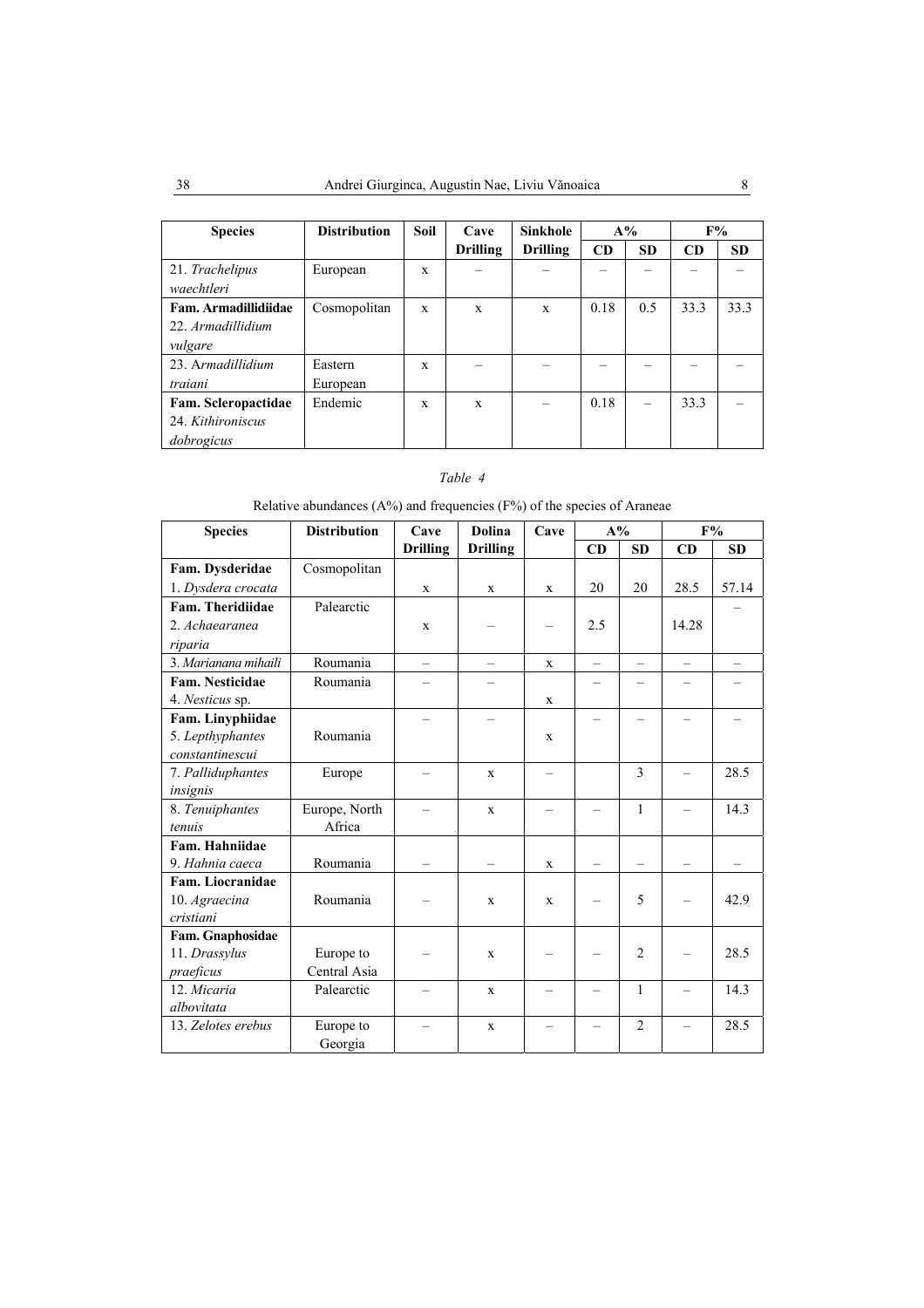#### **5. DISCUSSIONS AND CONCLUSIONS**

From the relative abundance point of view, both in the Cave and the Sinkhole Drillings, the dominant species of Oniscidea is *Chaetophiloscia sicula*. In the Sinkhole Drilling, the constant species are *Trachelipus arcuatus, Chaetophiloscia hastata* and *Trachelipus nodulosus*. In the Cave Drilling, the constant species are *Chaetophiloscia hastata* and *Trachelipus nodulosus*.

Concerning the Araneae, the dominant species in both drillings are *Palliduphantes byzantinus*, followed by *Dysdera crocata*.

From a zoogeographic point of view, nearly half of the Oniscidea from the Movile Cave area are endemic species (40% of the species). The Cosmopolitan (13%), Balcano-Central European (13%) and Mediterranean (9%) species form an important part of the Oniscidea recorded in the drillings (Fig. 3).



Fig. 3. – Chorotypes of the Isopoda species from Movile Area: **End** – endemic for Dobrogea; **Cos** – cosmopolitan; **Hol** – holarctic; **Bce** – balcano central european; **Esb** – eastern balcanic; **Ese** – eastern european; **Med** – mediterranean; **Esm** – eastern mediterranean; **Eux** – endemic for the Euxinic area.

This high degree of endemicity, mirroring that of the fauna of Oniscidea from Dobrogea, may be explained, as our colleague NITZU (2001) has argued, on the one hand, by particular conditions offered by the karst environments and, on the other hand, by paleoclimatic conditions of Dobrogea which played a role of a glacial refugium, named the Euxinic glacial subrefugium by NITZU (2001).

Similarly, most of the Araneae are endemic for Romania (37% of the species). Next in importance are the Palearctic species (15% of the species) (Fig. 4).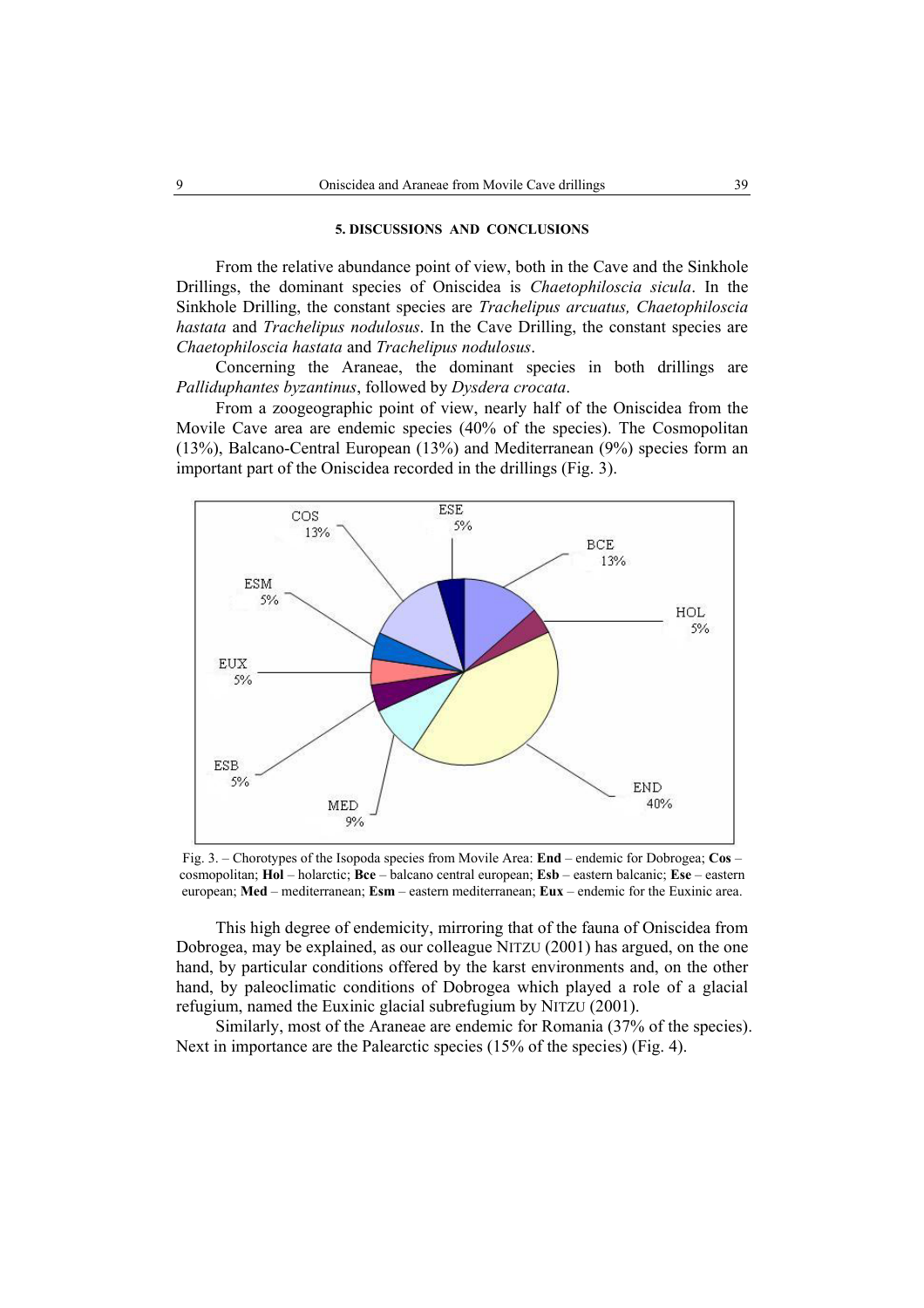![](_page_9_Figure_1.jpeg)

Fig. 4. – Distribution of the Araneae species.

![](_page_9_Figure_3.jpeg)

Fig. 5. – Depth repartition of the Oniscidea species from the Movile Cave Drillings.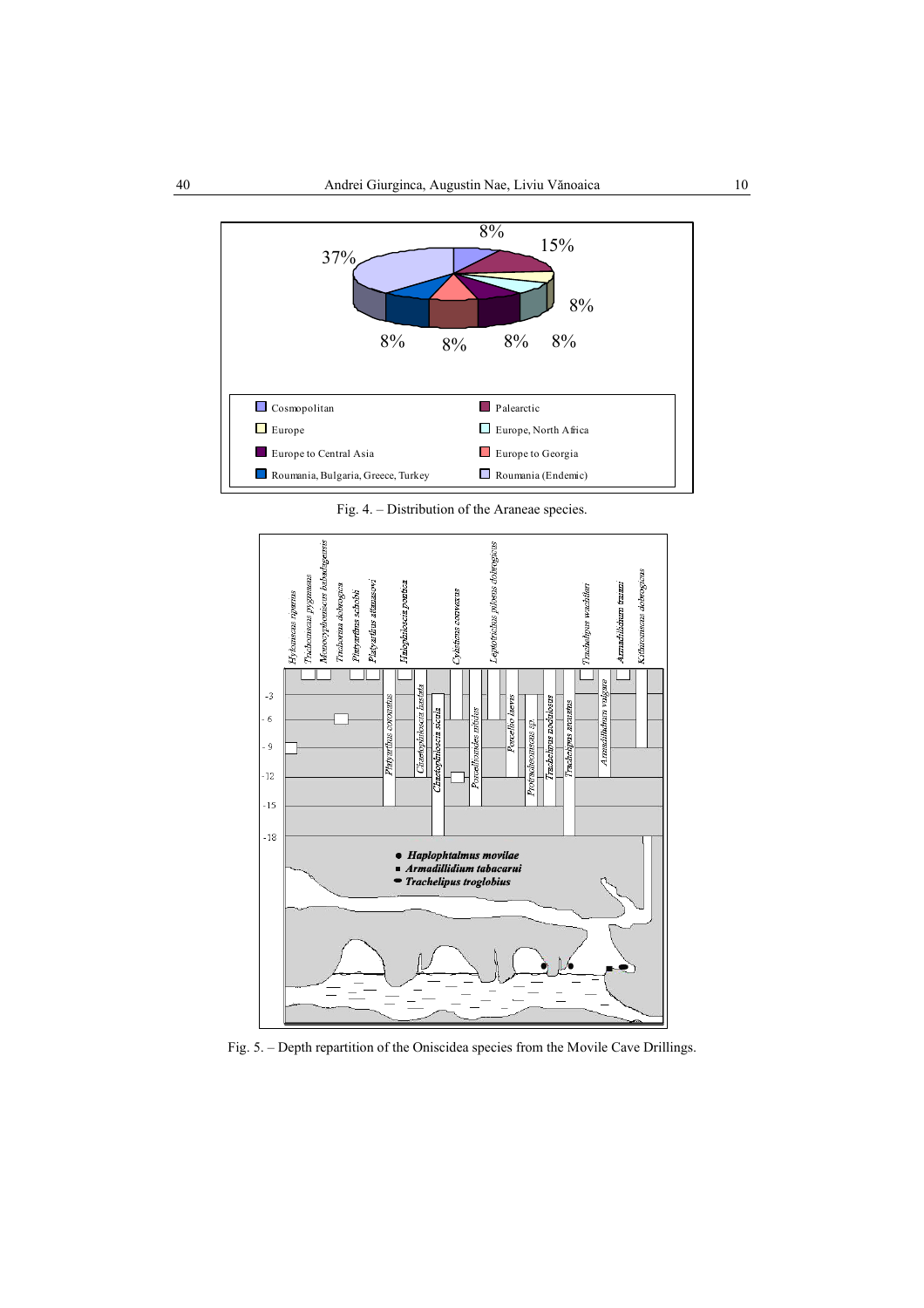There are a few important aspects concerning the depth repartition of the Oniscidea and the Araneae species. In the case of the Oniscidea (Fig. 5), only 2 species are found down to –18m, namely *Chaetophiloscia sicula* and *Trachelipus arcuatus*. 4 species are recorded down to –15m: *Platyarthrus coronatus*, *Porcellionides nitidus*, a species of *Protracheoniscus* and *Trachelipus nodulosus*. Most species are found at a depth of  $-12m$ . Also, noteworthy is the difference in depth repartition of *Chaetophiloscia hastata* and *Chaetophiloscia sicula*.

*Ch*. *hastata* was found in the area of Movile cave at the Sulphurous spring in the Kara-Oban and in the Obanul mare. In both sites it was found in the soil under big rocks. In the Movile Cave Drillings, *Ch*. *hastata* descends to –9m in the Sinkhole Drilling and to  $-12m$  in the Cave Drilling. Of contrary, until now, we have found *Ch*. *sicula* only in the two drillings. Unlike *Ch*. *hastata*, which can be found near the surface, *Ch*. *sicula* is recorded only from a depth of –3m and descends to –18m in both drillings.

We should add that we did not find yet *Ch*. *sicula* above the depth of –3m. Given their similar size and morphology, this difference in depth repartition is difficult to explain.

![](_page_10_Figure_4.jpeg)

Fig. 6. – Depth repartition of the Aranea species from the Movile Cave Drillings.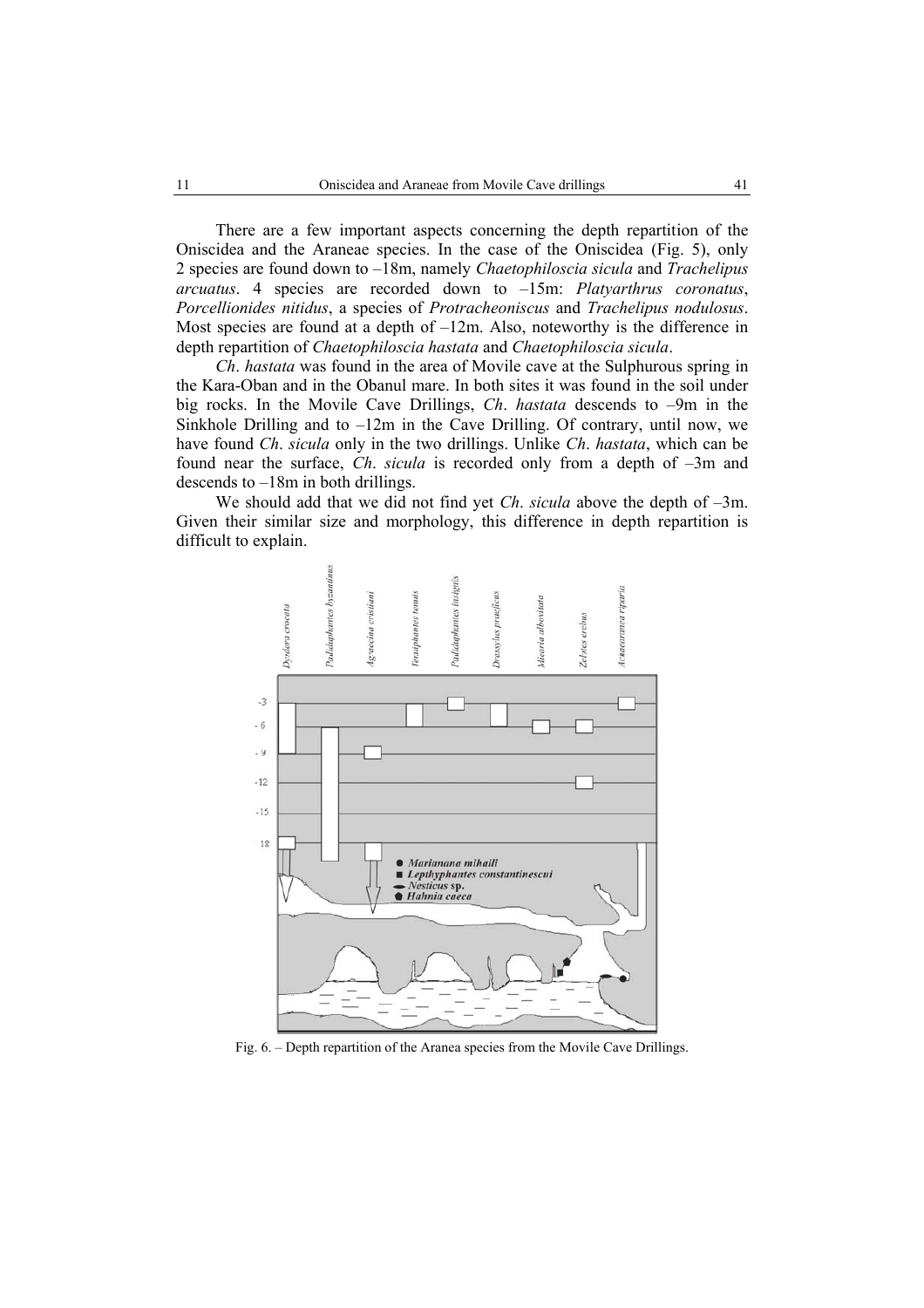The Araneae (Fig. 6) show a very different depth repartition: only 3 species descend lower than –18m: *Dysdera crocata*, *Agraecina cristiani* and *Palliduphantes byzantinus*. Most Araneae species are found at a depth between –3 and –9 m, so their depth repartition is more limited in comparison with that of the Oniscidea. There is a very obvious difference between the species of Oniscidea and the Araneae: two species of Araneae found in the drillings are also recorded inside Movile Cave (namely *Dysdera crocata* and *Agraecina cristiani*), while there is absolutely no species of Oniscidea found both in the drillings and inside the cave.

A number of 8 species of Oniscidea, namely *Trichoniscus pygmaeus*, *Monocyphoniscus babadagensis*, *Trichorhina dobrogica*, *Platyarthrus schoebli*, *Pl.attanassovi*, *Halopholoscia pontica*, *Trachelipus waechtleri* and *Armadillidium traiani*, were not found in the drillings but in the soil above or in the immediate vicinity of the drillings.

Two of these species (*M*. *babadagensis* and *Tr*. *dobrogica*) are endemic to Dobrogea, the first species being recorded from both North and South Dobrogea, while the second one only from the South Dobrogea. *T*. *pygmaeus* has a wider spreading, being a Holarctic species. Among the two species of *Platyarthrus*, *Pl*. *schoebli* has a Mediterranean spreading and *Pl*. *attanassovi* a East Balcan spreading. *H*. *pontica* is recorded only from the Southern Dobrogea and the Bulgarian seaside (so only the Western Black Sea coast). *Trachelipus wachtleri* (considered as synonymous with *Tr*. *difficilis* by Schmidt in 1997) is recorded from Western, Central and Eastern Europe while *A*. *traiani* is recorded only from the Republic of Moldavia and from both Northern and Southern Dobrogea.

As a consequence, these species complete and improve our understanding of the Oniscidea from the area of the Movile Cave and from the Southern Dobrogea

It is not yet clear if all the species of Oniscidea and Araneae really live at the above mentioned depths or they just fell from the soil level albeit, given their morphology and the highly fissured nature of the limestone massif, at least some of them might actually live there.

#### **REFERENCES**

- GIURGINCA, A. VĂNOAICA, L., *Chaetophiloscia sicula Verhoeff, 1908 (Isopoda, Oniscidea: Philosciidae) – a new species for the Romanian fauna*. Trav. Inst. Speol. E. Racoviţă, 1998–1999, **37– 38**: 159–166 (2000).
- GIURGINCA, A., ĆURČIĆ, S., B., *A check-list of Oniscidea (Isopoda, Crustacea) from Dobruja (Romania)*. Arch. Biol. Sci., **55** (1–2): 39–44 (2003).
- GRUIA, M., GIURGINCA, A., *Haplophthalmus movilae (Isopoda, Trichoniscidae), a new troglobitic species from Movile Cave, Dobruja, Romania*. Mitt. Hamb. Mus. Inst., **95**: 133–142 (1998).
- GRUIA, M., IAVORSCHI, V., SÂRBU, Ş., *Armadillidium tabacarui (Isopoda: Oniscidea: Armadillididae) a new troglobitic species from a sulfurous cave in Romania*. Proc. Biol. Soc. Wash., **107** (4): 69– 106 (1994).